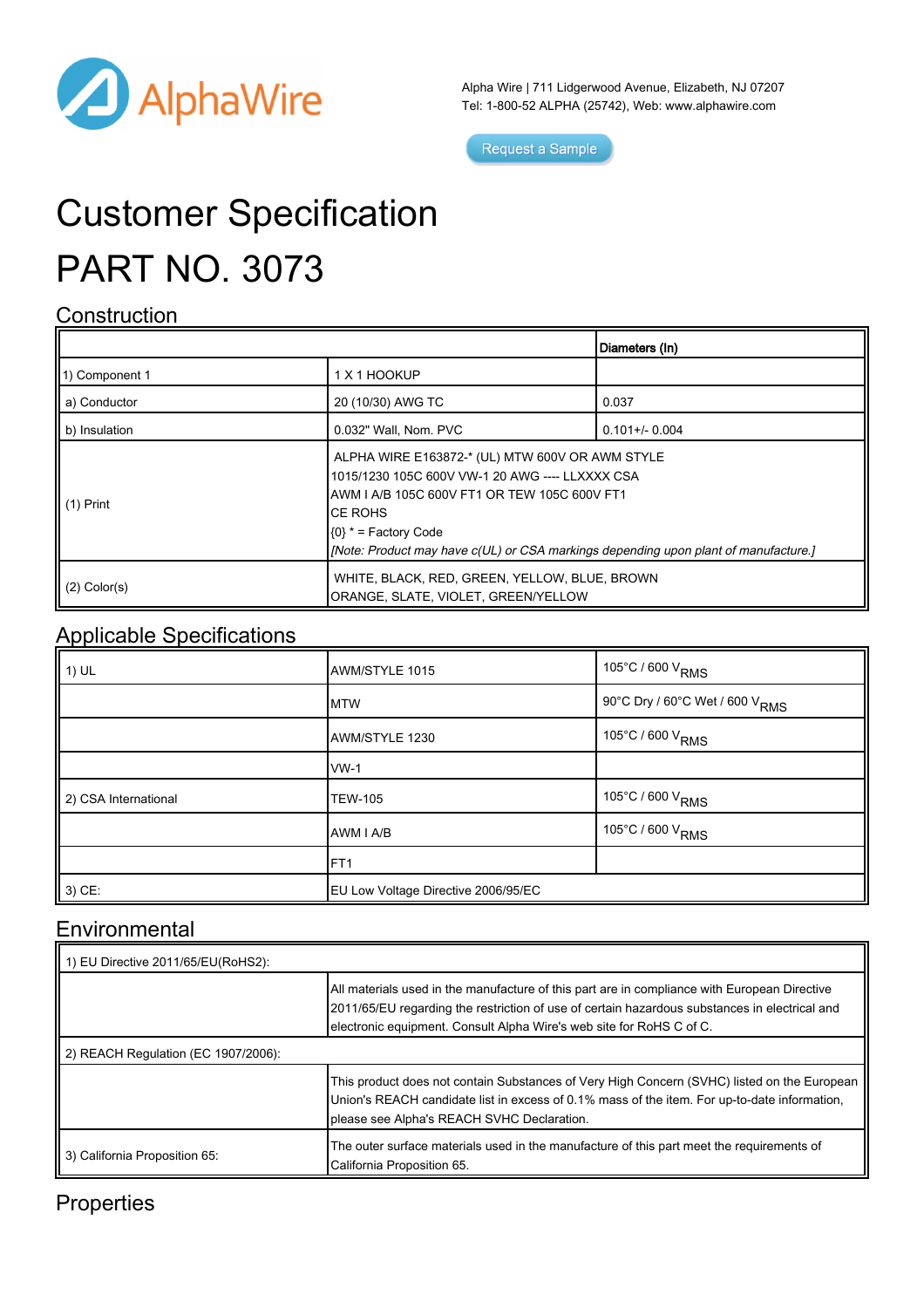| Physical & Mechanical Properties |                                 |  |
|----------------------------------|---------------------------------|--|
| 1) Temperature Range             | -40 to $105^{\circ}$ C          |  |
| 2) Bend Radius                   | 5X Cable Diameter               |  |
| 3) Pull Tension                  | 7.9 Lbs, Maximum                |  |
| <b>Electrical Properties</b>     | (For Engineering purposes only) |  |
| 1) Voltage Rating                | 600 V <sub>RMS</sub>            |  |
| 2) Inductance                    | 0.08 µH/ft, Nominal             |  |
| 3) Conductor DCR                 | 11.4 Ω/1000ft @20°C, Nominal    |  |

#### **Other**

| Packaging     | Flange x Traverse x Barrel (inches)           |
|---------------|-----------------------------------------------|
| a) 1000 FT    | $6.5 \times 6 \times 1.9$ Continuous length   |
| b) 1000 FT UK | $6.5 \times 6 \times 1.875$ Continuous length |
| c) 500 FT     | 6.5 x 4 x 2.5 Continuous length               |
| d) 100 FT UK  | 3.5 x 3 x 1.125 Continuous length             |
| e) 100 FT     | 3.5 x 3 x 1.125 Continuous length             |
|               | [Spool dimensions may vary slightly]          |
| <b>Notes:</b> |                                               |
|               |                                               |

|a) Certain colors and put-ups are available as a special order only, minimums may apply.

[www.alphawire.com](http://www.alphawire.com)

Alpha Wire | 711 Lidgerwood Avenue, Elizabeth, NJ 07207 Tel: 1-800-52 ALPHA (25742)

Although Alpha Wire ("Alpha") makes every reasonable effort to ensure their accuracy at the time of publication, information and specifications described herein are subject to errors or omissions and to changes without notice, and the listing of such information and specifications does not ensure product availability.

Alpha provides the information and specifications herein on an "AS IS" basis, with no representations or warranties, whether express, statutory or implied. In no event will Alpha be liable for any damages (including consequential, indirect, incidental, special, punitive, or exemplary) whatsoever, even if Alpha had been advised of the possibility of such damages, whether in an action under contract, negligence or any other theory, arising out of or in connection with the use, or inability to use, the information or specifications described herein.

#### ALPHA WIRE - CONFIDENTIAL AND PROPRIETARY

Notice to persons receiving this document and/or technical information. This document is confidential and is the exclusive property of ALPHA WIRE, and is merely on loan and subject to recall by ALPHA WIRE at any time. By taking possession of this document, the recipient acknowledges and agrees that this document cannot be used in any manner adverse to the interests of ALPHA WIRE, and that no portion of this document may be copied or otherwise reproduced without the prior written consent of ALPHA WIRE. In the case of conflicting contractual provisions, this notice shall govern the status of this document. ©2013 ALPHA WIRE - all rights reserved.